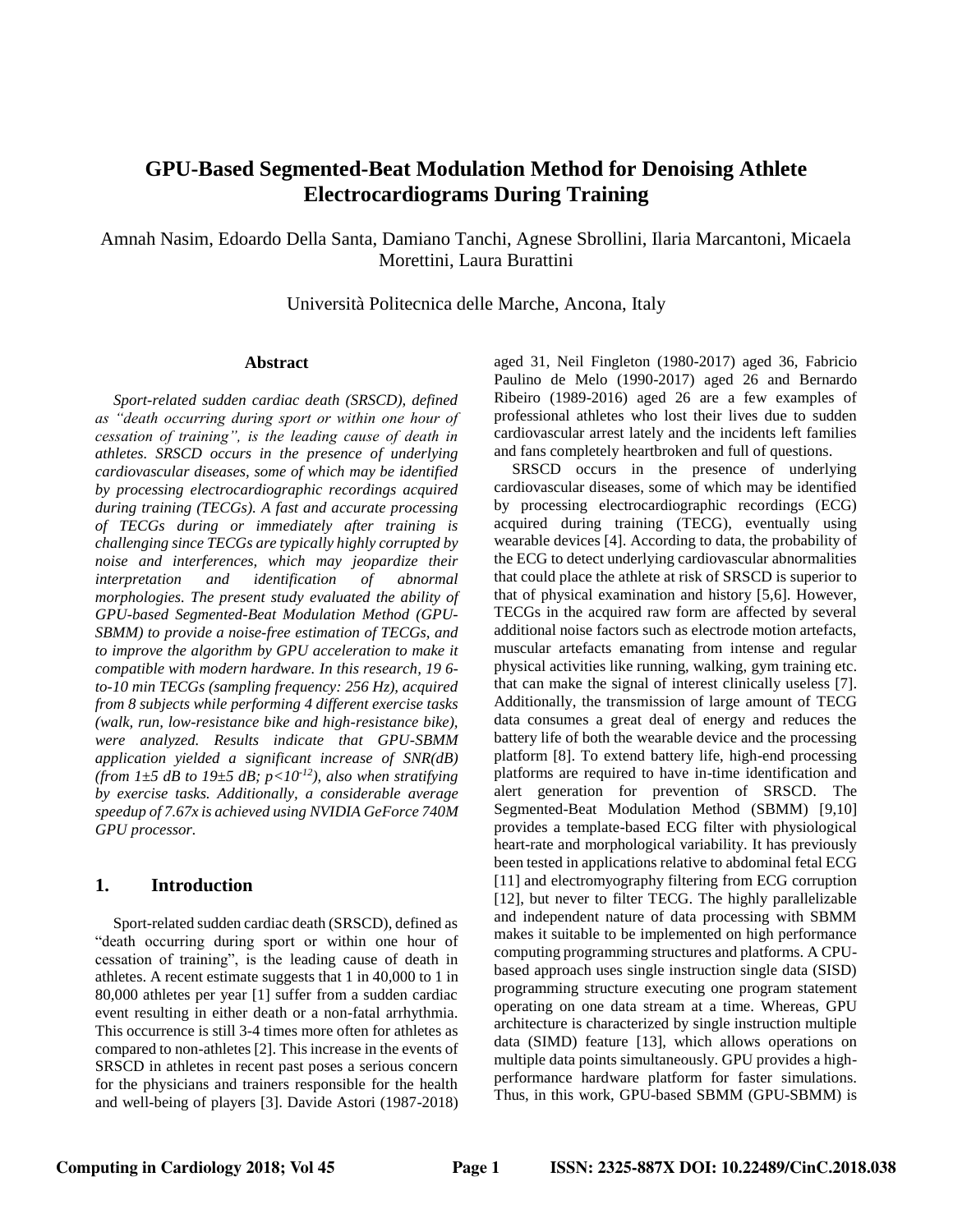proposed as performance improved version of the previously proposed CPU-based SBMM (SBMM) for the denoising of TECG data.

# **2. Materials and Methods**

# **2.1. Data**

Single-channel TECG recordings (sampling frequency: 256 Hz) from 8 subjects (3 male, 5 female), aged 22-32 years (mean 26.5±5.5 years) were used. Measurements were taken using an Actiwave (CamNtech, Cambridge, UK) ECG recorder placed on the chest while participants were asked to perform one or more exercise tasks (walk, run, low-resistance bike and high-resistance bike) as summarized in Table 1. Data were taken from the "Wrists PPG During Exercise" database by Physionet [14,15]

All TECG recordings were band-pass filtered through a bidirectional 3<sup>rd</sup>-order Butterworth filter with cut-off frequencies of 0.5Hz and 40Hz. After that, the baseline was removed. Baseline was computed as a cubic spline interpolation of fiducial points, placed 90ms before Rpeaks. Annotations of the reference TECG R-peak positions were provided in the Physionet database. The mean HR (heart rate) and HRV (HR variability measured as RR-interval standard deviation) was 104±25 bpm and 54±26 ms, respectively.

# **2.2. GPU-based Segmented-Beat Modulation Method (GPU-SBMM)**

GPU-SBMM was implemented in MATLAB using Parallel Computing Toolbox built-in functions. GPU-

SBMM takes as input the noisy TECG signal, the R-peak positions vector and some initial settings (TECG sampling frequency and gain). To enter GPU-SBMM processing, data have been copied from the CPU to the GPU device through the 'gpuArray()' function. Each cardiac cycle, which in GPU-SBMM can be processed independently from the others, was segmented into QRS and TUP segments.

After the segmentation of cardiac cycles into QRS and TUP segments, a resampling of TUP segments is performed to match the TUP length of median cardiac cycle (mCC) of all beats in a single recording. A peak correction is applied to identify and correct falsely detected peaks.

Finally, GPU-SBMM performs a filtering procedure that reconstructs a clean TECG signal from the one corrupted by noise recording. All the for-loops for segmentation, modulation, correlation optimization and reconstruction steps are implemented as vectorized cell array statements using 'cellarray()' function. The computed clean TECG from the GPU processor is then sent back to CPU using 'gather()' function. The distribution of workload for GPU-SBMM is shown in Figure 1.

# **2.3. Computing Platform**

All GPU experiments were performed on NVIDIA GeForce GT 740M processing machine with compute capability 3.5 based on the Kepler architecture and 64GB GPU memory with bandwidth of 173 GB/s.

All CPU experiments were performed on Intel® Core i5 with 2 cores and an operating frequency of 1.8 GHz.



Figure 1. Distribution of workload for GPU-based Segmented-Beat Modulation Method.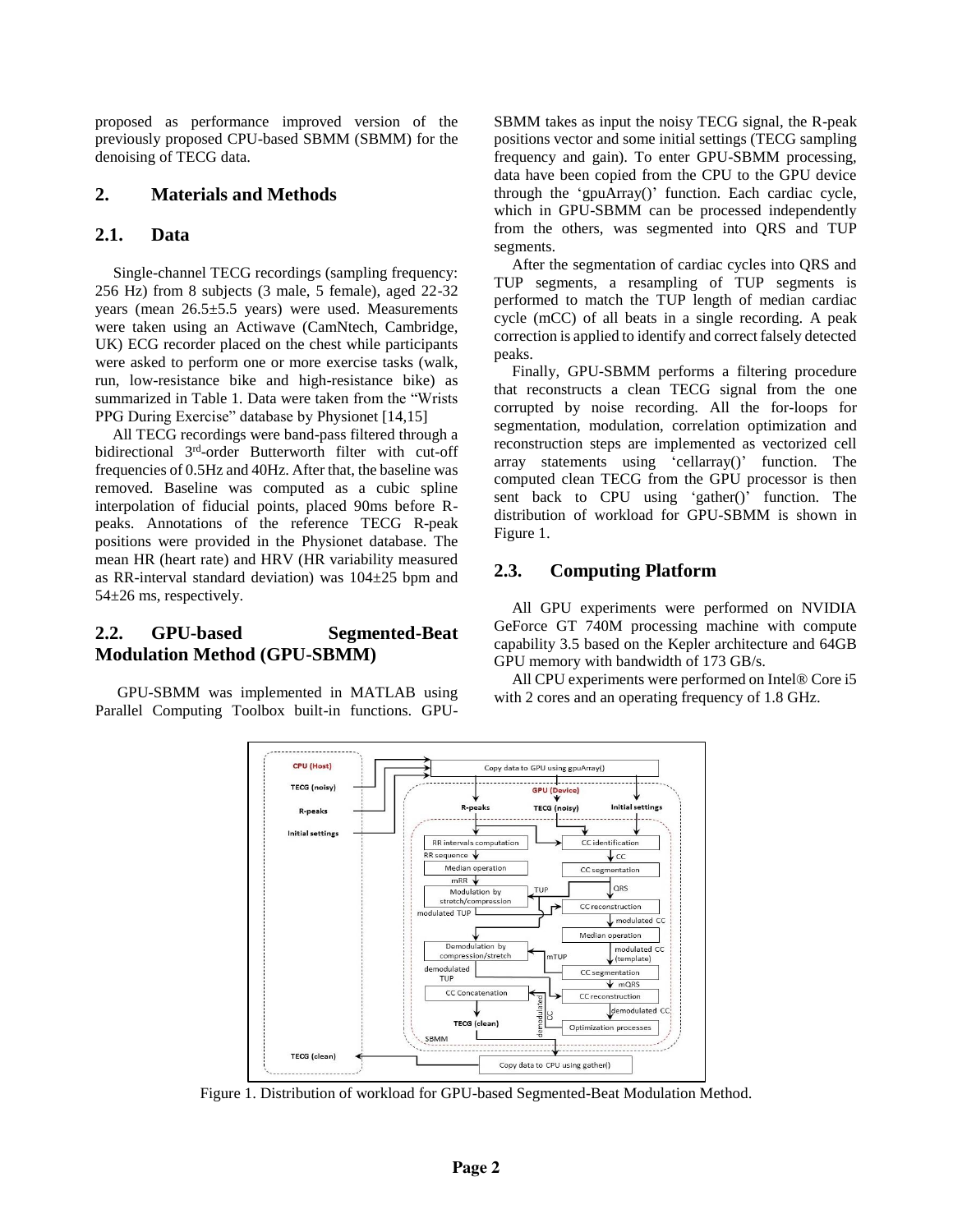# **2.4. Assessment of signal quality improvement**

To quantify the reliability of the GPU-SBMM in reducing the level of noise affecting the TECG signals, the signal-to-noise ratio (SNR) expressed in decibel (dB) was computed before (noisy) and after (clean) GPU-SBMM processing according to equation (1):

$$
SNR (dB) = 10 \log_{10} \left[ \left( \frac{A_{Signal}}{A_{Noise}} \right)^2 \right], \tag{1}
$$

where  $A_{Signal}$  (mV) is the signal amplitude and  $A_{Noise}$  (mV) is the noise amplitude. Amplitudes of TECGs being close to deterministic (pseudo-periodic) signals, were computed as mean of the maximum-minus-minimum values over the beats. Whereas, amplitudes of noise signals being close to Gaussian stochastic signals were computed as 4 times standard deviation [12]. All amplitude values were computed over the entire length of the study records.

# **2.5. Assessment of speed of execution improvement**

For each TECG signal, GPU-SBMM runtime (t<sub>GPU-</sub> SBMM, s) was computed. Moreover, each TECG signal was processed with the sequential SBMM implementation [10] and the SBMM runtime  $(t_{SBMM}, s)$  was computed. To show the effect on performance after GPU resource enhancement, speedup factor (Speedup(x)), defined by Amdahl's law [16] as an improvement in the speed of execution of a task on two computing architectures with different resources, was computed for each TECG signal using equation (2):

$$
Speedup(x) = \frac{t_{SBMM}}{t_{GPU-SBMM}}.\t(2)
$$

### **2.6. Statistical analysis**

Differences between SNR before and after GPU-SBMM processing have been evaluated by using a paired Student's t-test. Values are reported as mean ± standard deviation (SD), unless otherwise specified. The two-sided significance level was set at  $5\%$  (p<0.05).

#### **3. Results**

An example of the TECG signal recorded during exercise before and after GPU-SBMM processing is shown in Figure 2.

SNR values for each activity before and after GPU-SBMM processing are given in Table 2. Mean SNR values

Table 1. Duration of TECG signals recorded for different subjects and activities.

| Subject ID | Walk | Run  | <b>LRB</b> | <b>HRB</b> |
|------------|------|------|------------|------------|
|            | 9:48 |      | 9:39       | 9:18       |
| 2          | 6:39 |      | 5:41       | 6:54       |
| 3          | 4:47 | 5:07 | 4:54       | 4:41       |
| 4          |      | 4:52 |            |            |
| 5          |      | 5:08 | 4:40       |            |
| 6          | 5:36 | 5:02 | 4:40       |            |
|            | 6:42 | 4:47 |            |            |
|            | 3:40 |      |            |            |

LRB-Low-Resistance Bike

HRB-High-Resistance Bike

computed for all noisy TECG and clean TECG signals were  $1\pm 5$  dB and  $19\pm 5$  dB, respectively; a significant increase  $(p<10^{-12})$  in SNR was observed after GPU-SBMM processing. Stratifying for each exercise task, a significant increase in SNR was also found (Table 2).

The calculated SBMM and GPU-SBMM runtimes are shown in Figure 3. The GPU implementation reduces the runtime of the noise reduction algorithm from 4.82 s to 0.63 s. Hence, the speedup achieved is 7.67 times higher than that of the CPU-based SBMM implementation.

### **4. Discussion**

The present study proposed GPU-SBMM as performance improved version of SBMM for the denoising of TECGs. In the beat-wise segmentation, modulation and signal reconstruction steps characterizing GPU-SBMM, each beat can be processed simultaneously, because the processing of any individual beat is independent of the other, which is ideal for GPU processing. Because of the advantage that MATLAB is an interpreted language, inefficient for-loops in SBMM implementation have been replaced by vectorized statements to further optimize runtimes.

Improvement in SNR showed that GPU-SBMM is an effective and fast method for removal of exercise-induced noise factors in the TECG data. Comparative testing showed that the average speedup achieved for the four training activities is 7.67x. Offloading the heavy part of computation to the GPU processor which can either be a mobile platform or a desktop, the performance of the algorithm is increased. This allows an effective processing and analysis of TECG signals measured from wearable sensors through innovative software applications for the prevention of SRSCD [4].

For future recommendation, full benefits of parallelism for GPU-SBMM might be seen when used with big data (larger datasets or online ECG data processing). Moreover, a high denoising efficiency with TECGs makes GPU-SBMM a useful method for a wearable ECG sensing apparatus/setting.